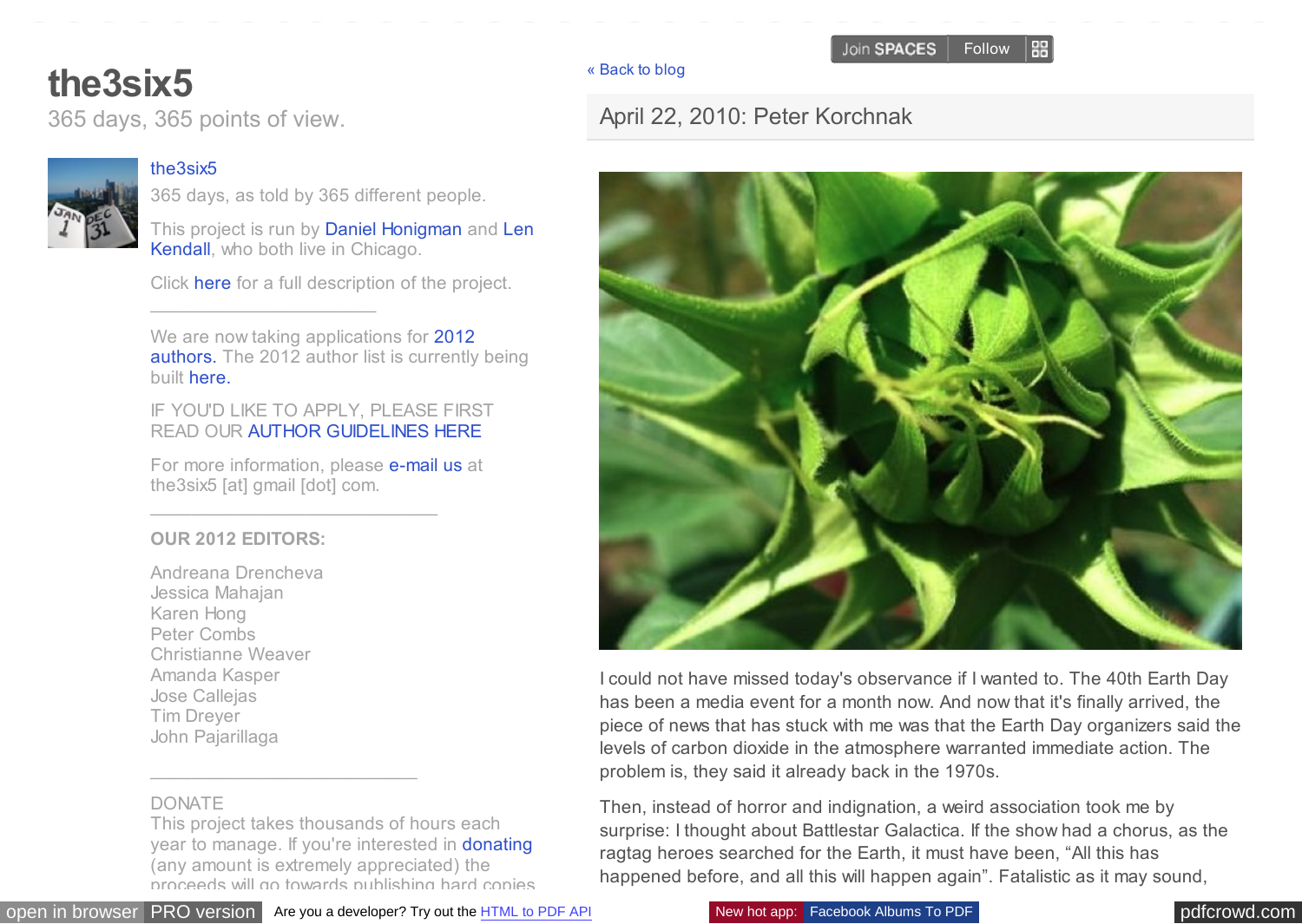proceeds will go towards publishing hard copies of the3six5 as well as other merchandise supporting the project.

## GE

 $\begin{array}{c} \n\text{Q} \n\end{array}$ 

TAGS [August 2010 \(31\)](http://the3six5.posterous.com/tag/august2010)

[December 2010 \(31\)](http://the3six5.posterous.com/tag/december2010)

[January 2010 \(31\)](http://the3six5.posterous.com/tag/january2010)

[January 2011 \(31\)](http://the3six5.posterous.com/tag/january2011)

[July 2010 \(31\)](http://the3six5.posterous.com/tag/july2010)

[March 2010 \(31\)](http://the3six5.posterous.com/tag/march2010)

[May 2010 \(31\)](http://the3six5.posterous.com/tag/may2010)

[October 2010 \(31\)](http://the3six5.posterous.com/tag/october2010)

[April 2010 \(30\)](http://the3six5.posterous.com/tag/april2010)

[August 2011 \(30\)](http://the3six5.posterous.com/tag/august2011)

[View all 26 tags](#page-0-0)

ARCHIVE

[2012](#page-0-0) (31)

[2011](#page-0-0) (447)

[2010](#page-0-0) (386)

[2009](#page-0-0) (17)

[Subscribe via RSS](http://the3six5.posterous.com/rss.xml)

Earth Day feels the same way.

Similar to Valentine's Day or Mother's Day, Earth Day is a holiday that arrived to Czechoslovakia, the country where I was born and that no longer exists, in 1990 together with capitalism. Though I care about what it (and all the other holidays) stands for, it never grew on me. Earth Day was something that came from the West dressed in a bright-colored sports coat and driving a fancy car.

Ironically, a major source of dissent against the communist regime had been the underground environmental movement. What emerged as a concern for natural habitats destroyed by heavily subsidized heavy industries, ended up as the opposition to the regime itself. Earth was the starting point.

Today, someone said to me, "Every day is Earth Day". Portlanders can be like that. Everywhere is Earth, I thought: it isn't something out there, to be saved, it's all around us. Earth is us, we just don't realize it.

All this has happened before, and all this will happen again. The fictional characters of Battlestar Galactica's colonial fleet eventually found the Earth they were looking for. We're still searching.

**About the author**: Peter Korchnak is a Slovak man in Portland, Oregon, exploring the [intersection](http://www.semiosiscommunications.com/) of marketing and sustainability. He loves good reads, guerrilla yard work, trail running, mountains, and hockey.

| Posted 1 year ago       |                           |  |  |  |  |
|-------------------------|---------------------------|--|--|--|--|
| 4981 Views              |                           |  |  |  |  |
| Filed under: April 2010 |                           |  |  |  |  |
|                         |                           |  |  |  |  |
|                         |                           |  |  |  |  |
| 4 responses             | $\mathbf{v}$ $\mathbf{p}$ |  |  |  |  |
|                         |                           |  |  |  |  |

(Facebook) responded: *almost 2 years ago*

 $\overline{\phantom{a}}$  , where  $\overline{\phantom{a}}$ 



[open in browser](http://pdfcrowd.com/redirect/?url=http%3a%2f%2fthe3six5.posterous.com%2fapril-22-2010-peter-korchnak&id=ma-120130111738-063e6a97) [PRO version](http://pdfcrowd.com/customize/) Are you a developer? Try out th[e HTML to PDF API](http://pdfcrowd.com/html-to-pdf-api/?ref=pdf) New hot app: [Facebook Albums To PDF](http://www.albumstopdf.com/?ref=pdf) [pdfcrowd.com](http://pdfcrowd.com)

And since Earth is us, I'm not all that chuffed about dirtying it up all the time. I think